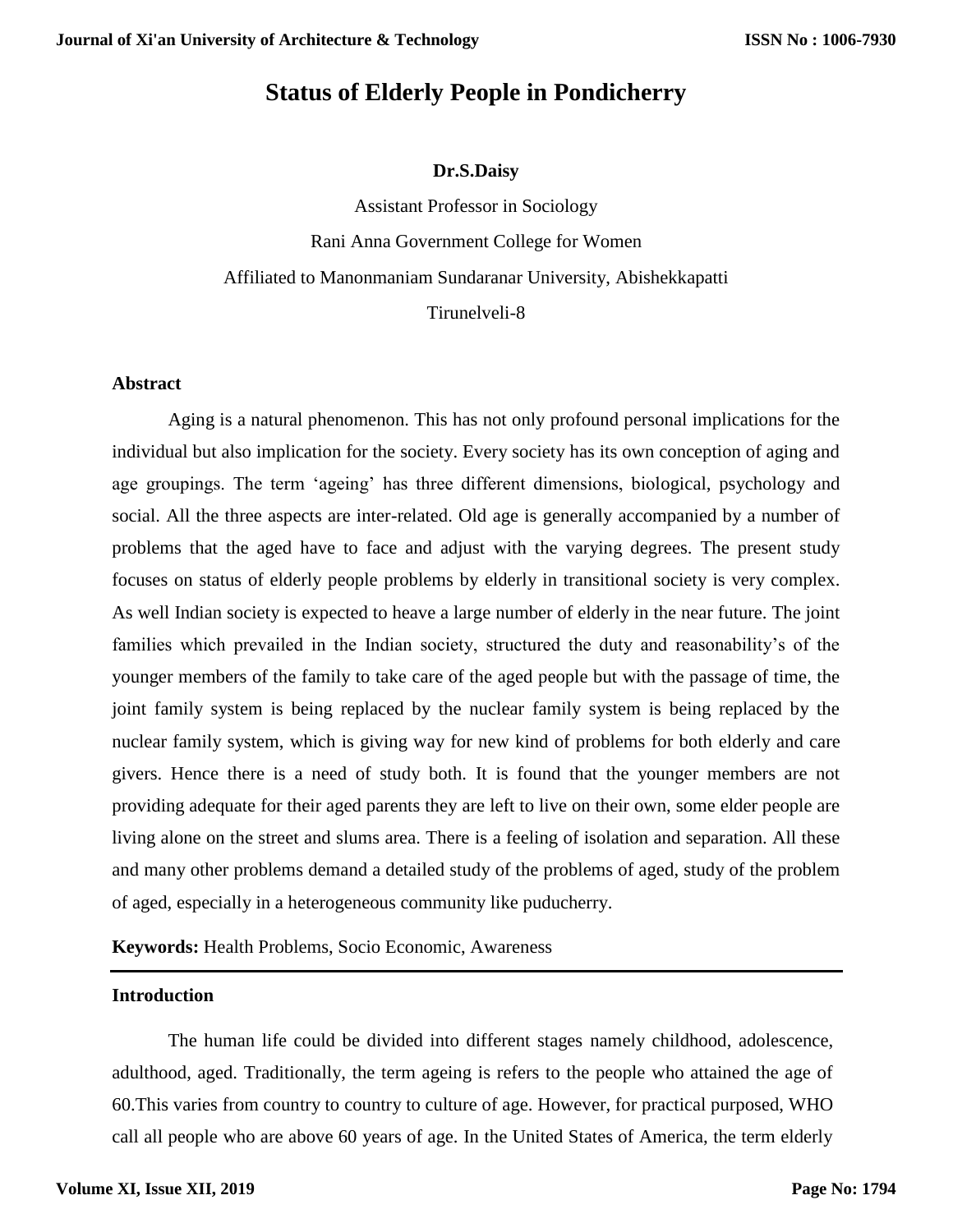refers to those who are above 65 of age. In India, age limit for the elder vary from 55 years to 65 year. In central government and its mostly state government, 60 years is the age limit. In the private sector and for self employment people age limit is related to the health condition.

The decennial census of India uses the cut off age of60 years for classifying a person as old. Ageing is measured in many ways. To a layman, aged is a person who lives longer. Ageing refers to the process of growing older or the effect of age.

## **Population Ageing In India**

India, now home to 1.2 billion people, is projected to overtake China in about a decade to become the world's most populous country. Bloom (2011) calls the share of India's population ages 50 and older relatively small at 16 percent, but notes that India will experience rapid growth among this age group. The United Nations Population Division projects that India's population ages 50 and older will reach 34 percent by 2050 (UN 2011). Between 2010 and 2050, the share 65 and older is expected to increase from 5 percent to 14 percent, while the share in the oldest age group (80 and older) will triple from 1 percent to 3 percent. As per census 2011, the population of Senior Citizens in the country has increased from 7.7 crore (7.5%) in 2001 to 10.38 crore in 2011, which is 8.6 % of the total population. A statement showing State/UT wise details of elderly population (aged 60+) as per census 2011 is given below

#### **Review of Literature**

Kam Ping-Kwong (2002) made a study on powerlessness among older people in Hong Kong and examined the subjective sense and experience of powerlessness among older people. It examined how, in contemporary society, people experiences old age affecting their sense of power and control over daily life. It analyzed the structural factors that are concerned with the economic, social and political structures interplay to condition powerlessness. He concluded that the above said structures play a crucial role in attaining well-being in older people. The failure of such structures may improve the feeling of powerlessness.

An important variable frequently associated with the adjustment of the elderly is religiosity (Cherian, 1999). It is believed that religions become increasingly important with the onset of later life. For many elderly people, spiritual well-being can relate to basic life and death questions that may become more frequent and urgent in the later years Both Western as well as Indian studies have reported that religiosity is a salient feature in the lives of the elderly, despite the lack of organized religious participation Researchers acknowledge that elderly people are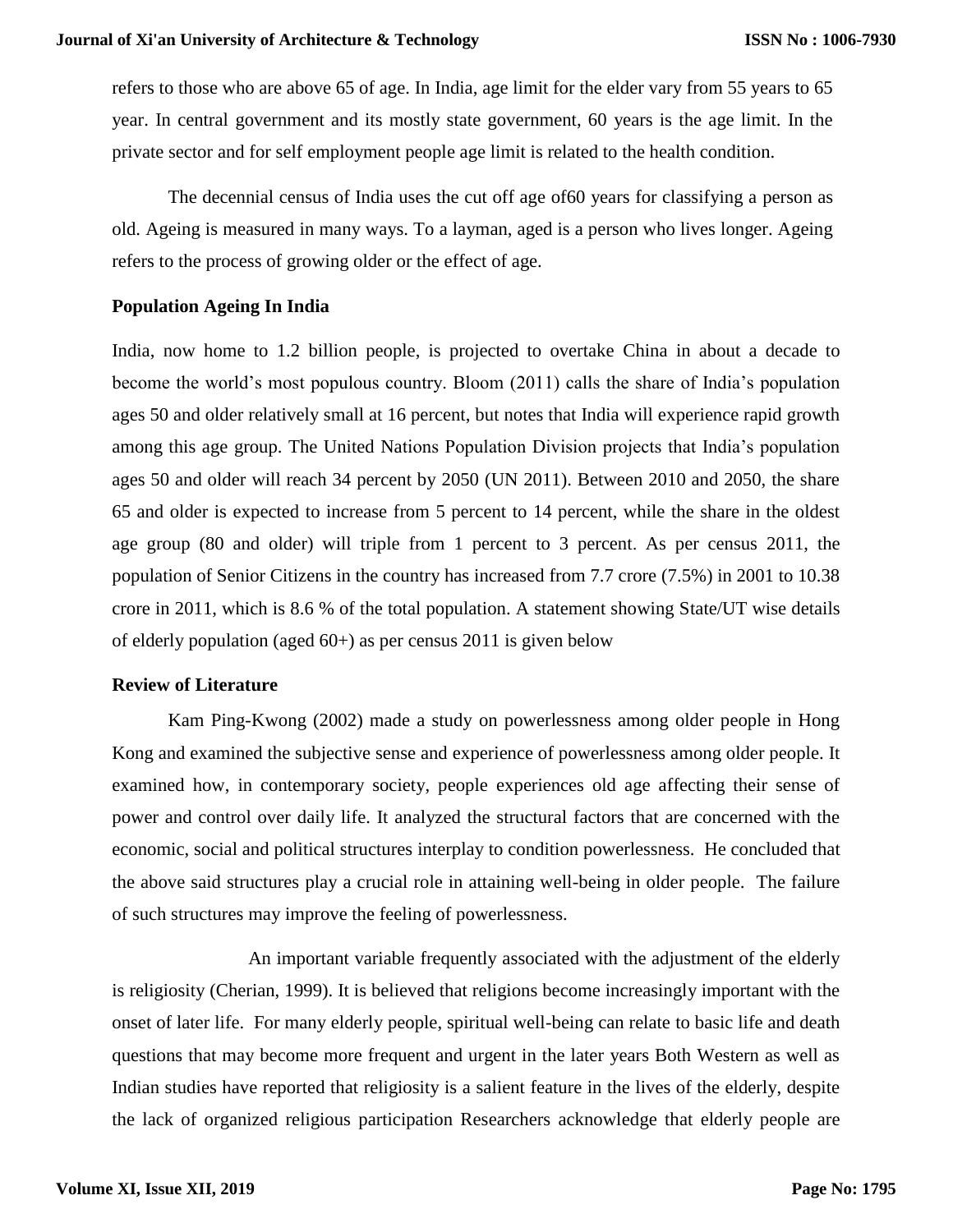tended to be more religious in their later life and there was higher incidence of faith in God among older Studies by Kumar (1987), Kaur et al., (1987), Mathew (1993) and Cherian (1999) also have found a similar trend in their studies.

Older people give more importance to rituals and church worship, dogmas and observances (Gangarade, 1988). The reason for this can be viewed from two angles, namely, the desire to experience the fullness of life in a socially acceptable manner in the later years, and to seek more social and communal support, when the physical strength is getting degenerated (Palmore, 1969).

## **Methodology: Objectives**

1. To find out socio-economic conditions of old age people.

2. To study the health problems of the old age people.

## **Research Design**

The study is broadly descriptive in nature. The present study aims to describe the various the issues faced by elders at their family level. The present study is confine only to Puducherry region, which included urban and rural village.

## **Sampling Method**

Purposive sampling was adopted and the criteria was selected the respondent should be aged 60 and above. The size of the sample for the present study is 50. 25 male respondents and 25 female respondents were selected. All are above the age of 60, the entire respondent identified were living with family members.

#### **Tools for Data Collection**

The primary data are collected from the elderly by the use of interview schedule method. The researcher explained the question and statement wherever necessary. The local Tamil language was used for interviewing the respondents.

#### **Limitations of the Study**

The researcher had to establish contacts with the aged and collected the data. Many of the elderly respondents are unaware of their real age and the researcher had to depend on others to obtain the necessary information in connection with the age.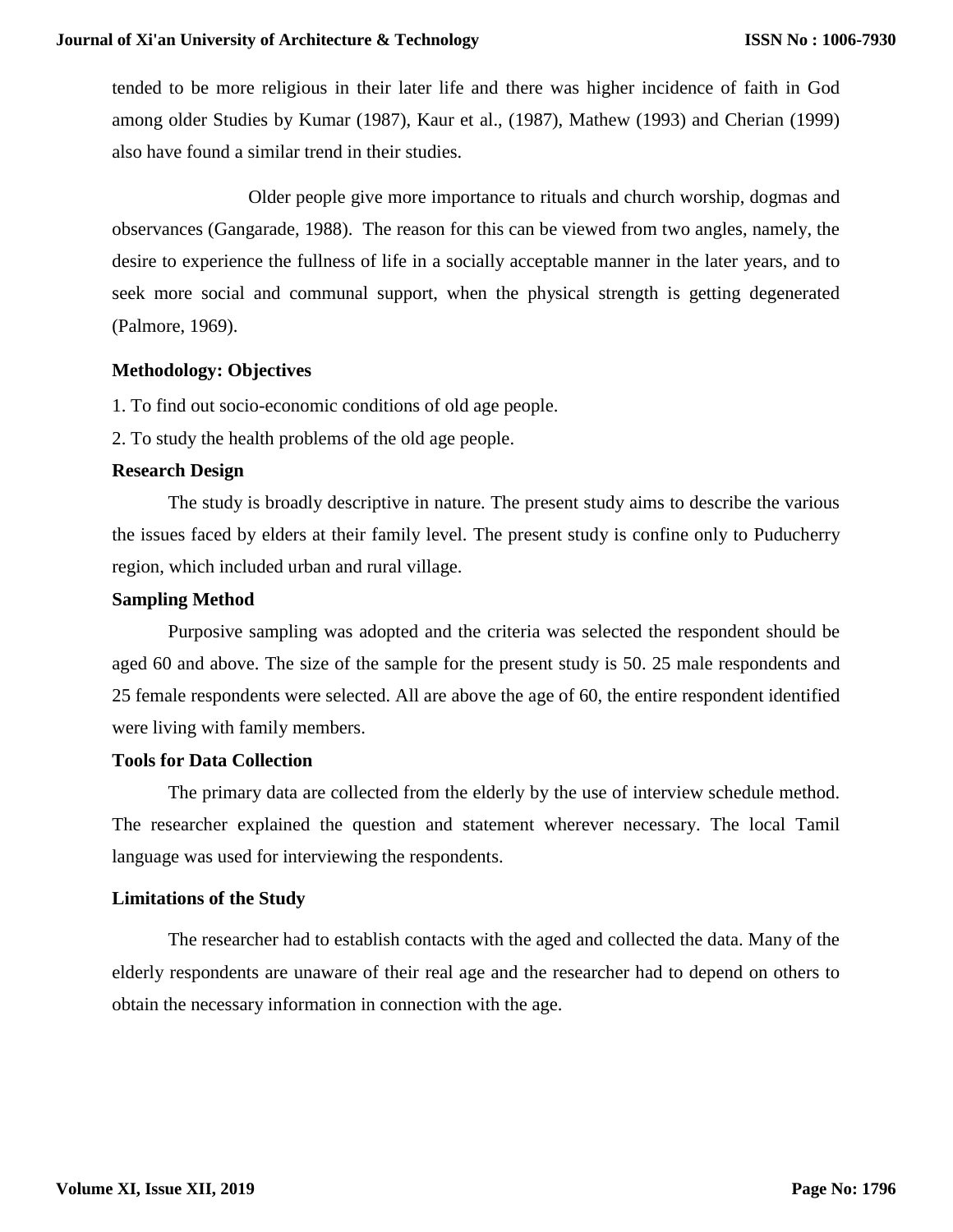## **Result and Discussion**

|                    |                        |                                 | $N=50$     |
|--------------------|------------------------|---------------------------------|------------|
|                    | Socio economic profile | <b>Number of</b><br>respondents | Percentage |
| Age                | $60 - 65$              | 28                              | 56.00      |
|                    | 66-70                  | 11                              | 22.00      |
|                    | 71-75                  | 8                               | 16.00      |
|                    | 76-80                  | 3                               | 6.00       |
| <b>Sex</b>         | Male                   | 15                              | 30.00      |
|                    | Female                 | 35                              | 70.00      |
| <b>Religion</b>    | Hindu                  | 43                              | 86.00      |
|                    | Christian              | 07                              | 14.00      |
| <b>Community</b>   | <b>OBC</b>             | 9                               | 18.00      |
|                    | <b>MBC</b>             | 13                              | 26.00      |
|                    | <b>SC</b>              | 28                              | 56.00      |
| <b>Marital</b>     | Married                | 24                              | 48.00      |
| <b>Status</b>      | Separate               | 04                              | 08.00      |
|                    | Widow/widower          | 22                              | 44.00      |
| <b>Educational</b> | Literate               | 12                              | 24.00      |
| <b>Status</b>      | Illiterate             | 38                              | 76.00      |
| Occupation         | Agriculture            | 24                              | 48.00      |
| before aged        | Coolie                 | 9                               | 18.00      |
|                    | Watchman               | 11                              | 22.00      |
|                    | Petty shop             | 6                               | 12.00      |
| <b>Monthly</b>     | 1000-3000              | 38                              | 76.00      |
| income             | 3001-5000              | 10                              | 20.00      |
| (before)           | 5001-7000              | $\overline{2}$                  | 4.00       |

## **Table No: 1 Respondents by Socio economic profile**

## Source: Primary Data

The tables says that most of the respondents  $(56.00\%)$  belong to the age group of  $60 - 65$ , 22.00% more than one fifth of the respondents age group of (22.00%), 16.00% of the respondents age group  $71 - 75$  and the remaining a small proportion of the respondents age group 76 – 80. The Respondents by sex wise distribution. The majority of the respondents (70.00%) of female members, and remaining (30.00%) of the respondents are male members. Regarding illustrates the marital status of the respondents. Among the 50 respondents, except solitary Muslim respondents and a miniscule proportion of the Christian respondents (4.00%), remaining a sizeable proportion (86.00%) are Hindus. Nearly half proportion (48.00%) are married, (44.00%) of the respondents are belong to the Widow/Widower, and remaining (8.00%) of the respondents are belonging to separate. Portrays that the community of the respondents.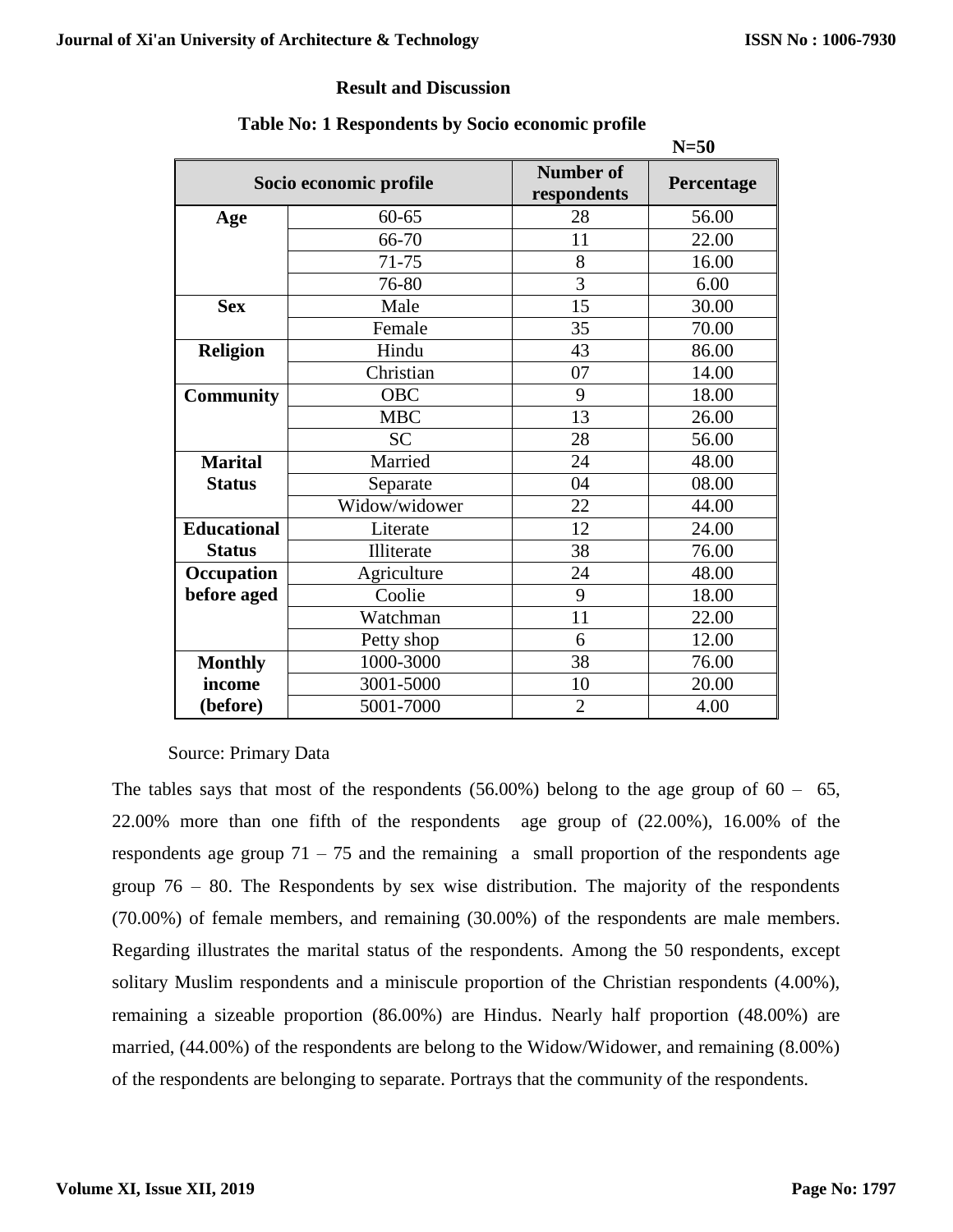Among the 50 respondents, more than half proportion (56.00%) belong to the scheduled caste, one fourth of the respondents (26.00%) belong to the Most Backward caste, less than one fifth of the respondents (18.00%) belong to the Other Backward Caste. Marital status of the respondents. Nearly half proportion (48.00%) are married, (44.00%) of the respondents are belong to the Widow/Widower, and remaining (8.00%) of the respondents are belonging to separate. Respondents of the Educational attainment. Majority of the respondents (76.00%) are illiterate and remaining (24.00%) of the respondents are literate.

Nearly half proportion(48.00%) of the respondents are working as agriculture, (22.00%) of the respondents are working as watchman, less than one fifth of the respondents (18.00%) are working as coolie, and remaining (12.00%) of the respondents are working as petty shop. Majority of the respondents (76.00%) are have the monthly income 1000-3000, one fifth of the respondents (20.00%) are have the monthly income 30001-5000 and remaining (4.00%) of the respondents are have the monthly income 5001-7000.

| Sl. No | <b>Health Problem</b> | <b>Number of</b><br><b>Respondents</b> | <b>Percentage</b> |
|--------|-----------------------|----------------------------------------|-------------------|
|        | Yes                   | 36                                     | 72.00             |
|        | No                    | 14                                     | 28.00             |
|        | <b>Total</b>          |                                        | 100.00            |

**Table No: 2 Respondents by living with health problems**

The table discloses that among the 50 respondents a majority of them (72.00%) are live with health problems and the remaining 28.00% have no health problems at all.

| Sl. No         | <b>Nature of Health</b><br><b>Problems</b> | <b>Number of</b><br><b>Respondents</b> | o<br>Percentage |
|----------------|--------------------------------------------|----------------------------------------|-----------------|
|                | Asthma                                     |                                        | 14.00           |
| $\overline{2}$ | <b>Diabetes</b>                            | 10                                     | 20.00           |
| 3              | Eye problem                                | 05                                     | 10.00           |
|                | Earring problem                            | 06                                     | 12.00           |
|                | Chronic diseases                           | 04                                     | 8.00            |
|                | Psychological upsets                       | 13                                     | 26.00           |
|                | Cardiac and BP                             | 05                                     | 10.00           |
|                | <b>Total</b>                               | 50                                     | 100.00          |

#### **Table No: 3 Nature of Health Problems of aged**

The table indicates that the nature of health problems of aged. (26.00%) of the respondents are belong to the psychological upsets, (20.00%) of the respondents are affected in diabetes,(14.00%) of the respondents are affected asthma, (12.00%) of the respondents are affected earring problem , (10.00%) of the respondents are cardiac and BP and eye problem, and remaining (8.00%) of the respondents are affected chronic diseases are old age people.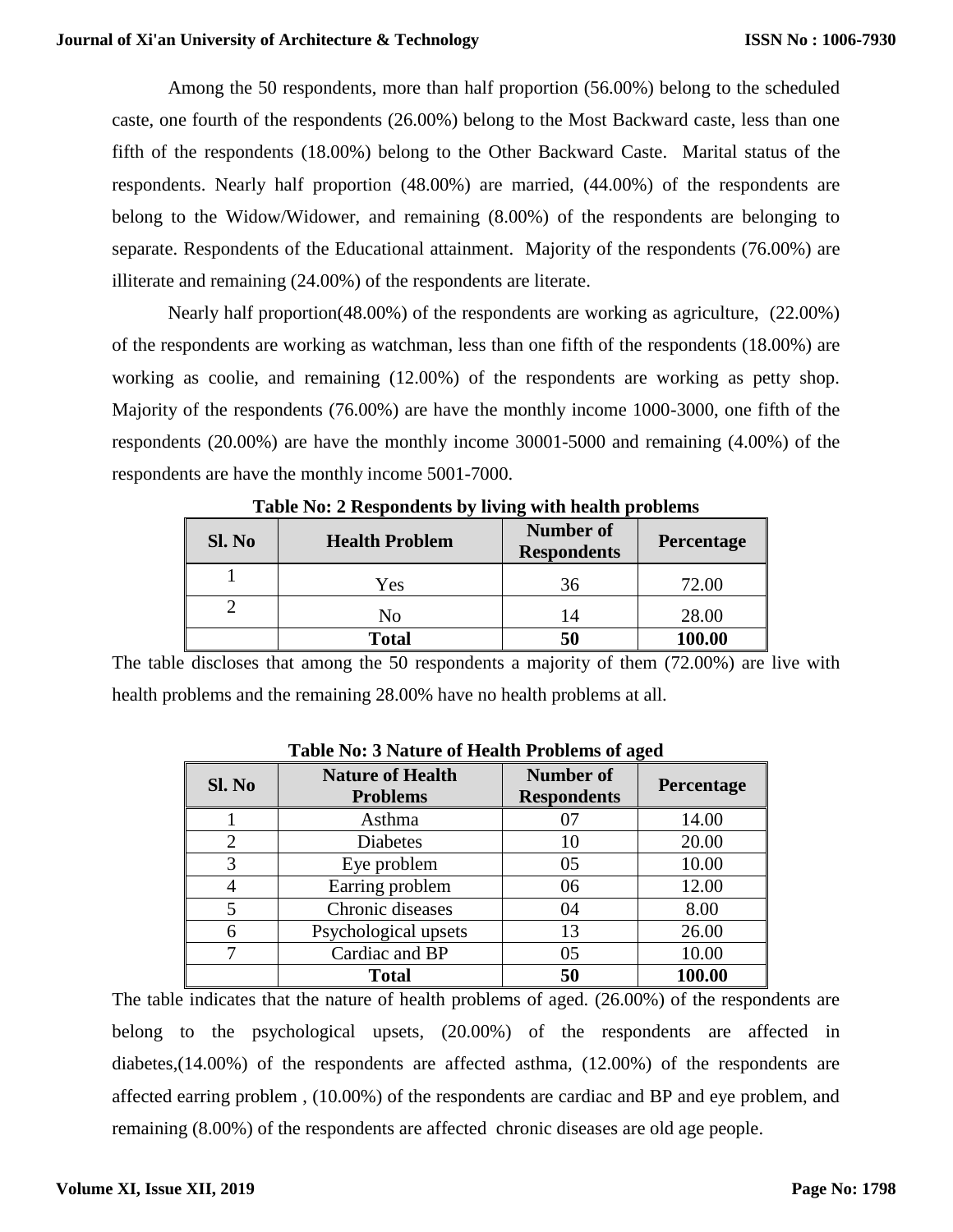| Sl. No | <b>Place of treatment</b> | Number of<br><b>Respondents</b> | Percentage |
|--------|---------------------------|---------------------------------|------------|
|        | <b>PHC</b>                | 32                              | 64.00      |
|        | GН                        | 18                              | 36.00      |
|        | <b>Total</b>              | 50                              | 100.00     |

**Table No: 4 Respondents by place of treatment**

PHC - Primary Health Centers

GH – General Hospitals

The table mentions that the respondents where they get the treatments for healing. More than three-fourths are getting the treatments from the locally available Primary Health Centers and the remaining 36.00% visit General hospitals.

| Sl. No | Regular health check up | <b>Number of</b><br><b>Respondents</b> | Percentage |
|--------|-------------------------|----------------------------------------|------------|
|        | Yes                     | 33                                     | 66.00      |
|        | No                      | 17                                     | 34.00      |
|        | <b>Total</b>            | 50                                     | 100.00     |

**Table No: 5 Respondents by regular health check up** 

The table no. 4.15 brings out the results that respondent whether they are going to hospitals for regular checkups or not. Most of the respondents (66.00%) do regular health checkups, and the rest (34.00%) not involve themselves in regular health checkups.

| Sl. No | financial support for<br>health assistance | <b>Number of</b><br><b>Respondents</b> | Percentage |
|--------|--------------------------------------------|----------------------------------------|------------|
|        | Self                                       |                                        | 80.00      |
|        | Spouse and others                          |                                        | 20.00      |
|        | <b>Total</b>                               | 50                                     | 100.00     |

**Table No: 6 Respondents by getting financial support for health assistance** 

The table discloses that a majority of the respondents (80.00%) are not in a position to get any financial support for health maintenance they themselves do something and the remaining 20.00% get the financial support from spouse, friends, relatives and children.

| Twore Tion I Respondence by Shroming Hubit |               |                                 |            |
|--------------------------------------------|---------------|---------------------------------|------------|
| Sl. No                                     | smoking habit | Number of<br><b>Respondents</b> | Percentage |
|                                            | Regularly     | 12                              | 24.00      |
|                                            | Occasionally  |                                 | 14.00      |
|                                            | Not at all    | 31                              | 62.00      |
|                                            | <b>Total</b>  | 50                              | 100.00     |

**Table No: 7 Respondents by smoking habit**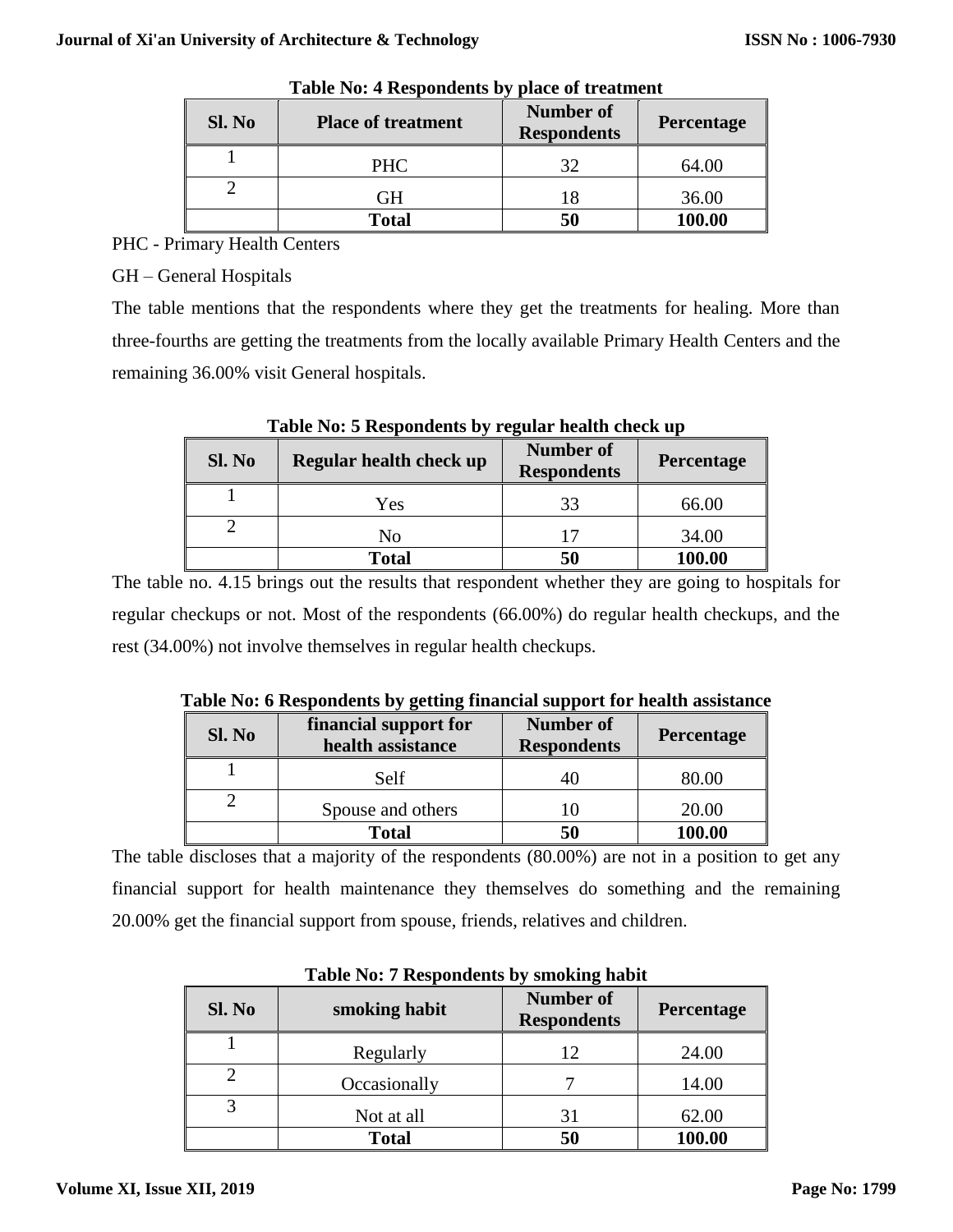#### **Journal of Xi'an University of Architecture & Technology**

The table brings out results that the smoking habit of the 50 respondents. The majority of the respondents (62.00%) do not have smoking habits. A miniscule proportion of the respondents (24.00%) smoke regularly and the remaining meager proportion (214.00%) smoke occasionally.

|                |                         | $N=50$                                 |            |
|----------------|-------------------------|----------------------------------------|------------|
| Sl. No         | <b>Sources of care</b>  | <b>Number of</b><br><b>Respondents</b> | Percentage |
|                | Spouse                  | 33                                     | 66.00      |
| $\overline{2}$ | Son and daughter        | 42                                     | 84.00      |
| 3              | Son and daughter-in-law | 28                                     | 56.00      |
| 4              | Relatives               | 22                                     | 44.00      |
| 5              | Friends and neighbors   | 19                                     | 38.00      |

**Table No: 8 Sources of care for the respondents** 

 The table explains that the caregivers for the elderly. The study which has been conducted in rural areas of Salem brings out the results that the elderly could not find any difficulty with regard to care giving is concerned. The spouses, children, relatives, friends and others also come forward to extend their needed care.

| Sl. No | Tuble 1101 2 Trespondent s Ophilon asout the Traditios I To Tammings<br>Aware | <b>Number of</b><br><b>Respondents</b> | Percentage |
|--------|-------------------------------------------------------------------------------|----------------------------------------|------------|
|        | Yes                                                                           |                                        | 74.00      |
|        | No                                                                            |                                        | 26.00      |
|        | <b>Total</b>                                                                  | 50                                     | 100.00     |

**Table No: 9 Respondent's Opinion about the Awareness Programmers**

The above table describes respondent's awareness about the welfare programme (74.00%) of the respondents are told they know the awareness programmes, (26.00%) of respondents don't know about the awareness programme.

#### **CONCLUSION**

Ageing is a biological natural and irreversible proves. Ageing is second childhood stage of every human life. The Indian culture known for its unique feature gives a great reverence to the elders. Moreover the traditional joint family system of us a shelter home to the needy including elders. The changing scenario brings down the importance of elders and considers them as unwanted useless things. The rural areas over also bring change in leap and bound